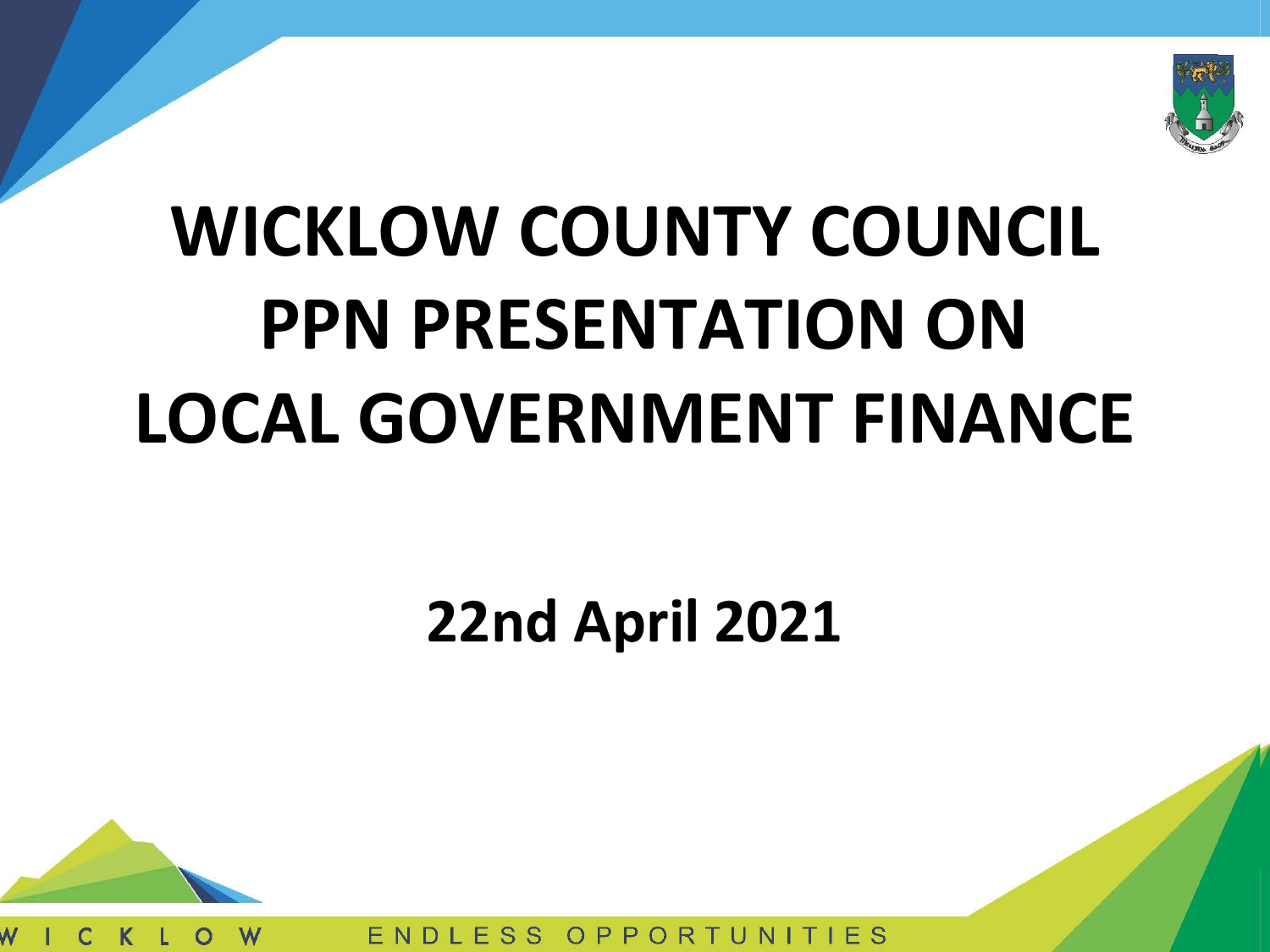# Presentation Summary

- Revenue Expenditure v Capital Expenditure
- Capital Expenditure Plan
- Revenue Budget Process
- **Local Property Tax**
- General Municipal Allocation/Discretionary Funding
- Revenue Budget Expenditure and Income
- Discretionary and Non-Discretionary Costs

ESS

OPPORTUNI

**Commercial Rates**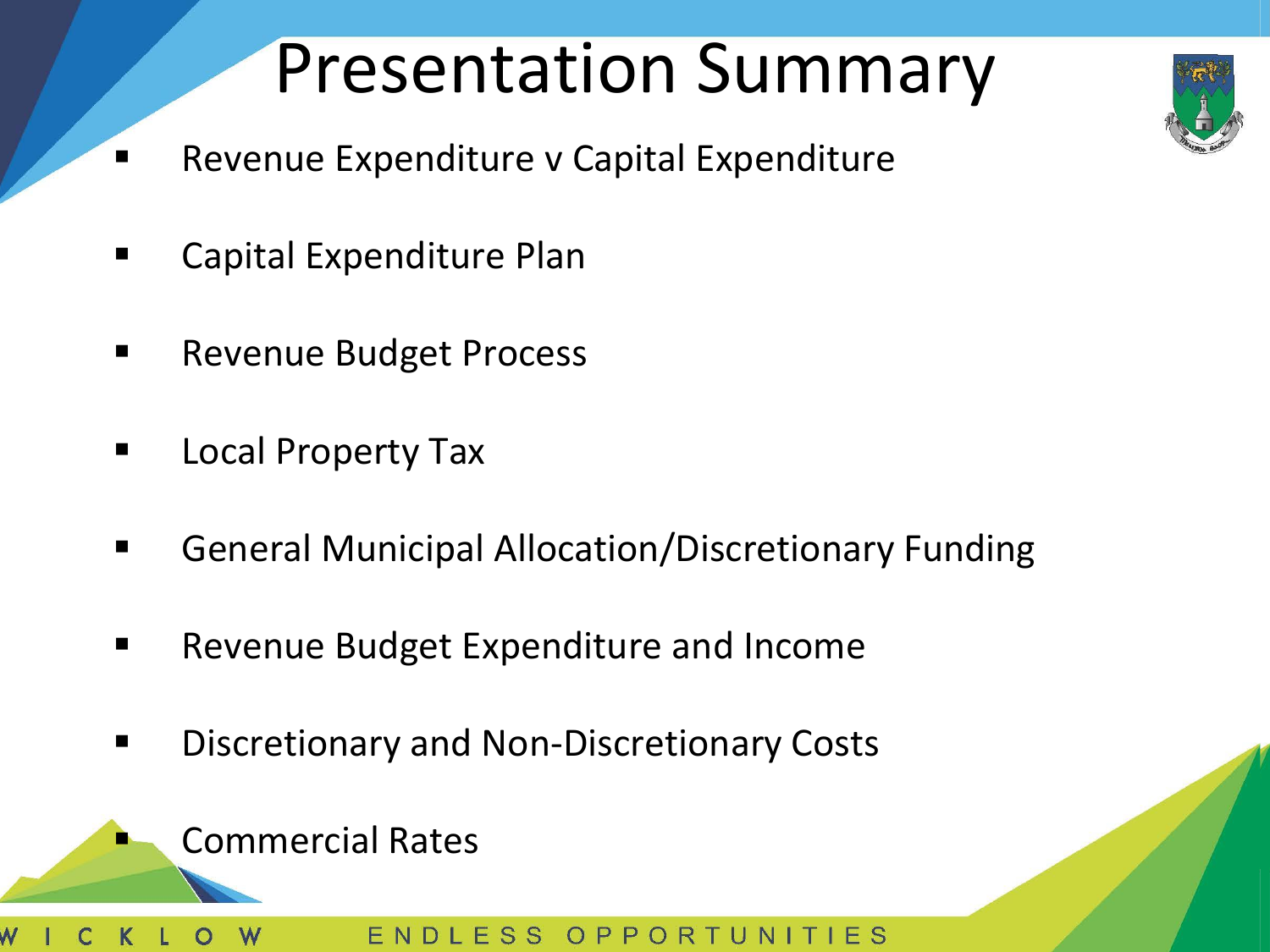# Revenue Budget v Capital Budget



- ➢ Local Authorities administer 2 separate financial Budgets - Revenue A/C and Capital A/C
- ➢ Revenue Expenditure & Income
	- Revenue Exp approved by Councillors at the Annual Budget Meeting
	- Usually relates to day to day activities
	- Examples: Maintenance of Housing, Roads, public lighting, playgrounds, libraries, burial grounds etc.
	- Funds staffing and administration costs
	- Financed by Government Grants, Fees and Charges, LPT and Commercial Rates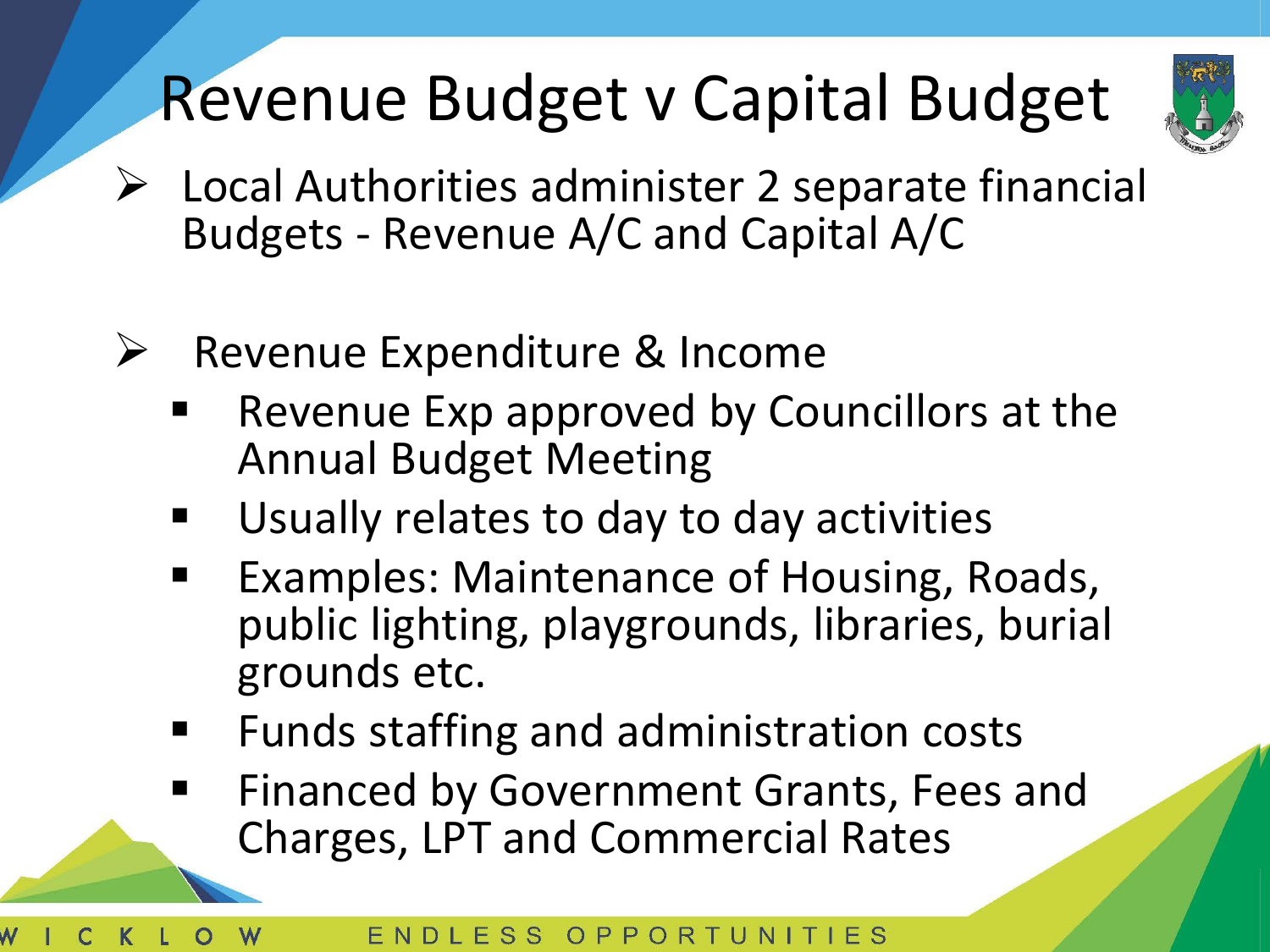

# Revenue Budget v Capital Budget

- ➢ Capital Expenditure & Income
	- Generally relates to the creation of an asset with a life extending beyond a year e.g. House, Road, Library, Playground.
	- Financed by Capital Grants, borrowings, development levies, capital reserves.
	- 3 Year Capital Programme presented annually to the Council Members (March)
	- 2021-2023 Capital Plan amounts to €651m.
	- Capital Plan details maximum potential investment subject to available funding.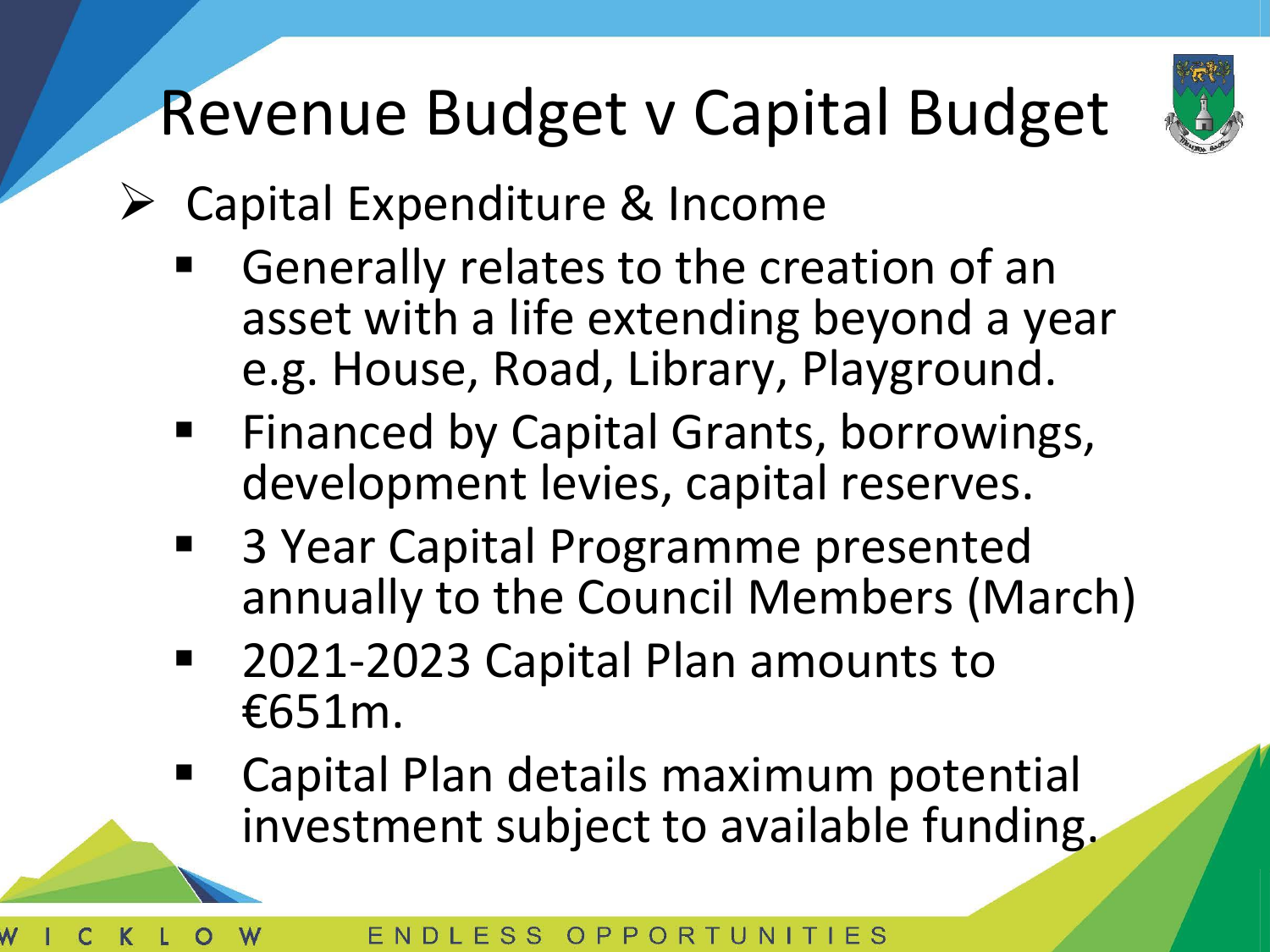#### Capital Expenditure Plan 2021-2023



| <b>PROGRAMME GROUP</b>                                          | <b>Expected Outlay</b> |            |            |                                                 | <b>Proposed Funding</b>            |            |                              |                    |              |
|-----------------------------------------------------------------|------------------------|------------|------------|-------------------------------------------------|------------------------------------|------------|------------------------------|--------------------|--------------|
|                                                                 | 2021                   | 2022       | 2023       | <b>TOTAL</b>                                    | <b>Dev</b><br>Charges <sup>1</sup> | Loan       | <b>Grant Aid<sup>2</sup></b> | Other <sup>3</sup> | <b>TOTAL</b> |
|                                                                 | €                      | €          | $\epsilon$ | €                                               | €                                  | $\epsilon$ | €                            | €                  | €            |
| <b>HOUSING AND BUILDING</b>                                     |                        |            |            | 149,460,000 148,060,000 147,760,000 445,280,000 |                                    | 30,000,000 | 360,740,000                  | 54,540,000         | 445,280,000  |
| <b>ROAD TRANSPORT &amp; SAFETY</b>                              | 33,009,134             | 16,435,578 | 14,227,500 | 63,672,212                                      | 11,045,290                         | 7,795,000  | 41,907,749                   | 2,924,173          | 63,672,212   |
| <b>WATER SERVICES</b>                                           | 150,000                | 150,000    | 150,000    | 450,000                                         |                                    |            | 450,000                      |                    | 450,000      |
| <b>IECONOMIC DEVELOPMENT -</b><br><b>DEVELOPMENT MANAGEMENT</b> | 2,340,000              | 8,178,000  | 6,300,000  | 16,818,000                                      | 1,097,800                          |            | 10,114,200                   | 5,606,000          | 16,818,000   |
| <b>ENVIRONMENTAL SERVICES</b>                                   | 1,250,000              | 4,010,000  | 11,775,000 | 17,035,000                                      |                                    |            | 16,210,000                   | 825,000            | 17,035,000   |
| <b>RECREATION AND AMENITY</b>                                   | 4,583,594              | 25,749,891 | 17,823,000 | 48,156,485                                      | 9,439,775                          |            | 37,696,710                   | 1,020,000          | 48,156,485   |
| <b>AGRICULTURAL, EDUCATION,</b><br><b>HEALTH &amp; WELFARE</b>  | 1,150,000              | 25,320,000 | 27,062,946 | 53,532,946                                      | 4,647,869                          |            | 43,837,209                   | 5,047,869          | 53,532,946   |
| <b>MISCELLANEOUS SERVICES</b>                                   | 1,950,000              | 2,200,000  | 2,200,000  | 6,350,000                                       |                                    |            | 2,325,000                    | 4,025,000          | 6,350,000    |
| <b>OVERALL TOTAL</b>                                            |                        |            |            | 193,892,728 230,103,469 227,298,446 651,294,643 | 26,230,734                         | 37,795,000 | 513,280,868                  | 73,988,042         | 651,294,643  |



W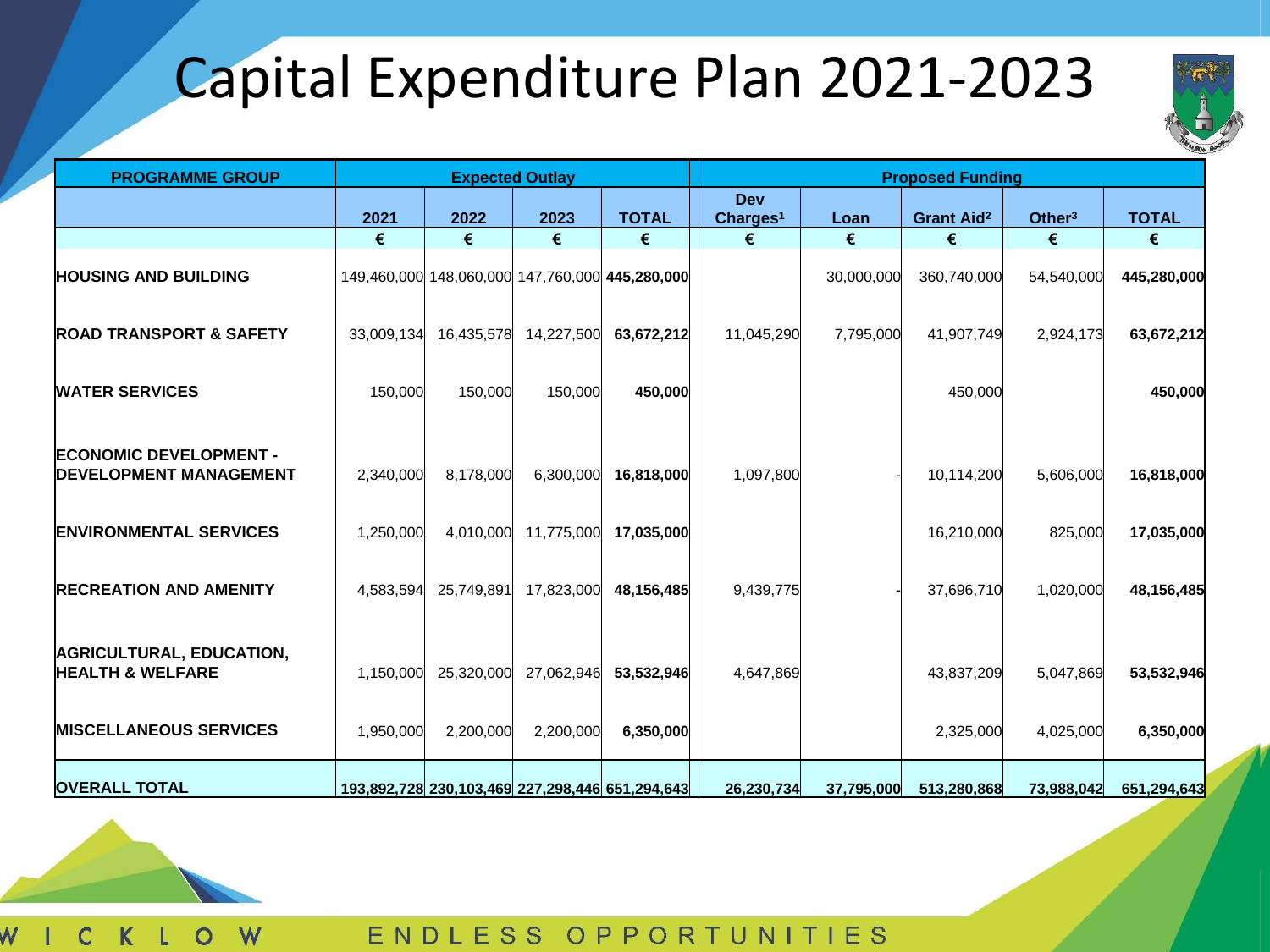## Revenue Budget Process



- 1) Local Property Tax Rate Variation Decision – Before 30th September
- 2) Draft Budgetary Plan including the General Municipal Allocation (GMA) issued to Municipal Districts for consideration – Oct  $14<sup>th</sup>$  to Nov  $15<sup>th</sup>$
- 3) Adoption of the Draft Annual Budget  $-$  Between 1st and 30<sup>th</sup> November

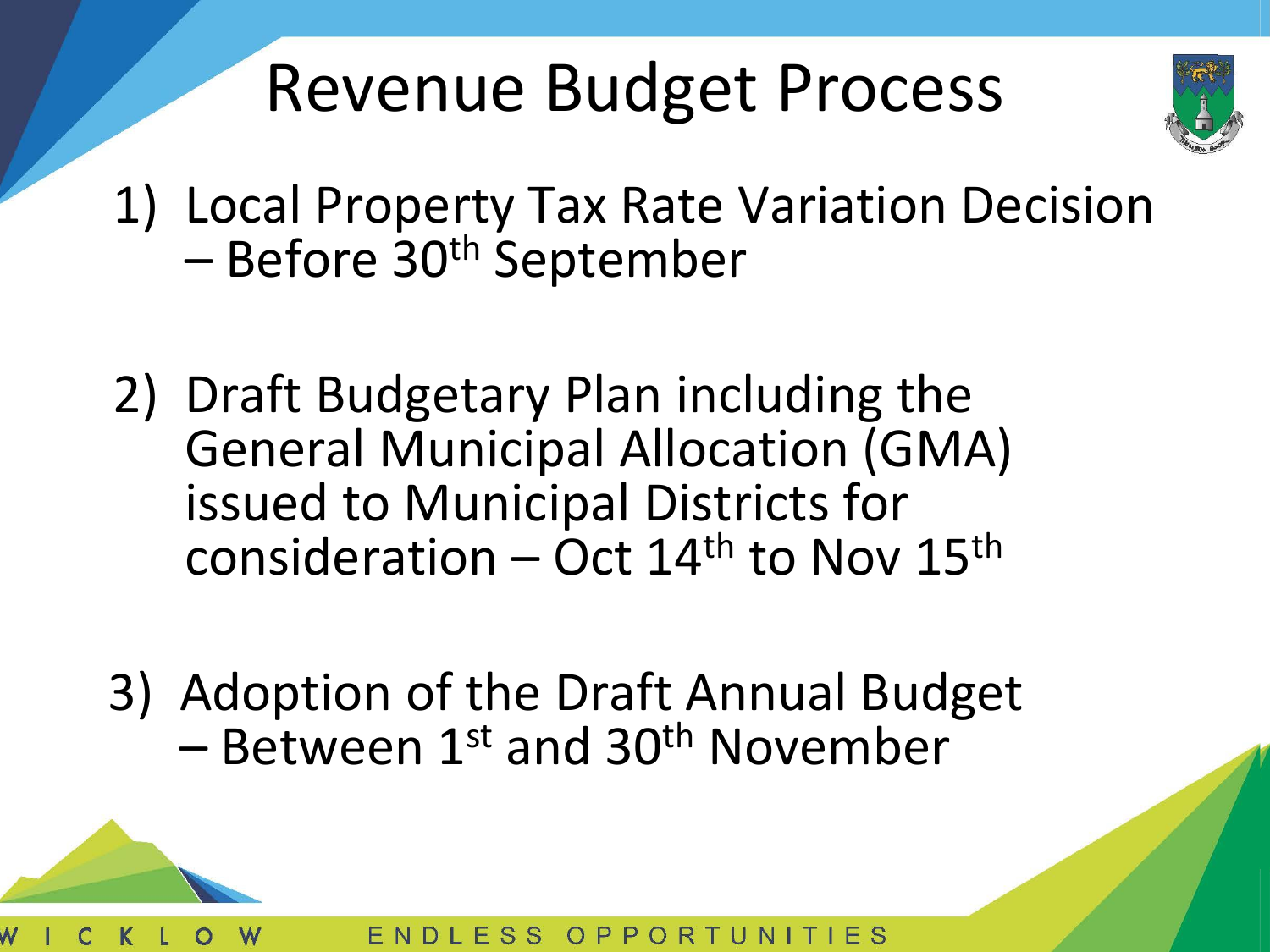#### **2021 LPT Allocation**



|                                                                        | <b>2021 LPT Allocation</b> |
|------------------------------------------------------------------------|----------------------------|
| 100% of LPT Income Allocation for Wicklow                              | 17,298,256                 |
| 20% to National Equalisation Fund                                      | $-3,459,651$               |
| 80% of LPT to be retained locally                                      | 13,838,605                 |
| Ring-fenced Allocation to self fund Capital<br><b>Housing Projects</b> | (1,831,707)                |
| <b>Net LPT Funding available to WCC</b>                                | 12,006,898                 |
|                                                                        |                            |



 $\mathsf K$ 

 $\overline{O}$ 

W

 $\overline{C}$ 

 $\overline{\mathsf{N}}$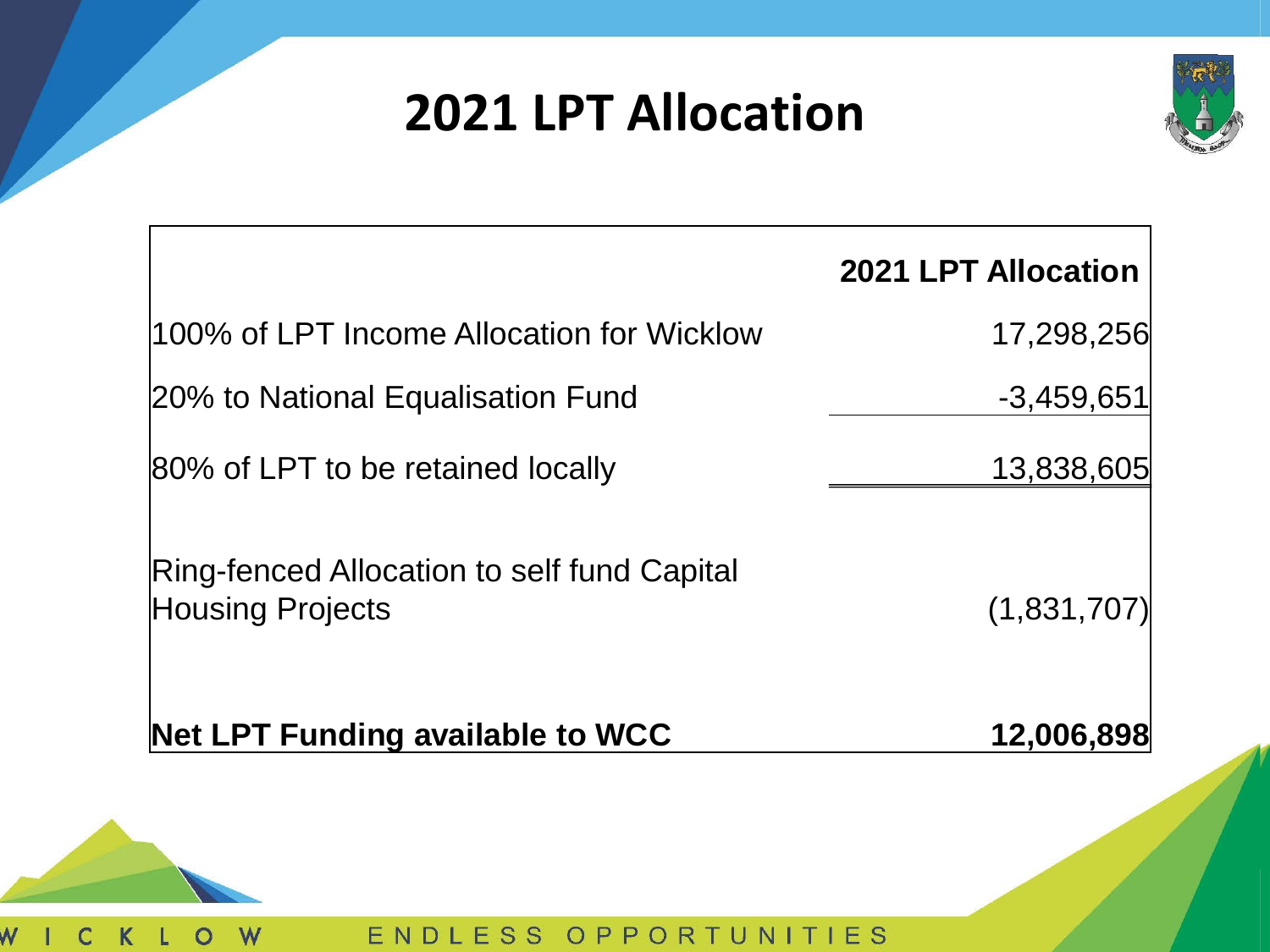### **LPT Impact on Revenue Budget**



 $\triangleright$  The Local Authority may, as a reserved function, resolve to vary the basic rate of LPT within its functional area by a maximum of  $+/-15\%$ 

|          | Reduction/Increase in income if LPT basic rate varied by |            |            |            |
|----------|----------------------------------------------------------|------------|------------|------------|
|          |                                                          |            |            |            |
| 1%       | 5%                                                       | 7.50%      | 10%        | 15%        |
|          |                                                          |            |            |            |
|          |                                                          |            |            |            |
| €172,983 | €864,913                                                 | €1,297,369 | €1,729,826 | €2,594,738 |



ENDLESS  $E S$ OPP TUNIT R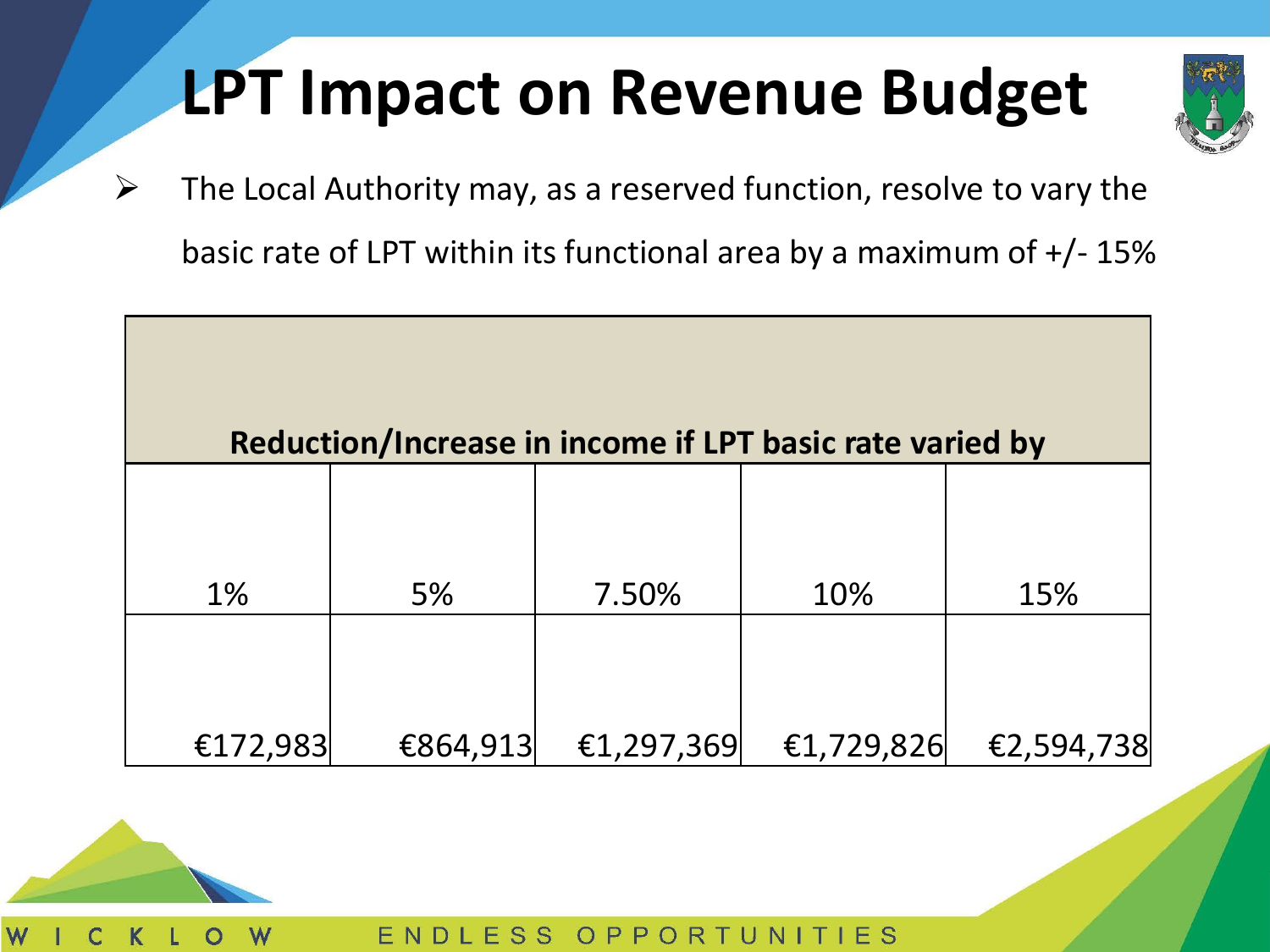#### **LPT – Impact on a Liable Person**



|                                 |                         |      | <b>Local Authority LPT Rate Adjustment by</b> |       |       |       |                                         |                                                            |
|---------------------------------|-------------------------|------|-----------------------------------------------|-------|-------|-------|-----------------------------------------|------------------------------------------------------------|
| <b>Valuation</b><br><b>Band</b> | <b>Standard</b><br>Rate | 1%   | 5%                                            | 7.50% | 10%   | 15%   | % houses in<br>value band<br>in Wicklow | <b>No. houses</b><br>in value<br>band in<br><b>Wicklow</b> |
|                                 | €                       | €    | €                                             | €     | €     | €     | %                                       |                                                            |
|                                 |                         |      |                                               |       |       |       |                                         |                                                            |
| 0 to $100,000$                  | 90                      | 0.90 | 4.50                                          | 6.75  | 9.00  | 13.50 | 15.20                                   | 8,117                                                      |
| 100,001 to                      |                         |      |                                               |       |       |       |                                         |                                                            |
| 150,000                         | 225                     | 2.25 | 11.25                                         | 16.88 | 22.50 | 33.75 | 18.70                                   | 9,986                                                      |
| 150,001 to<br>200,000           | 315                     | 3.15 | 15.75                                         | 23.63 | 31.50 | 47.25 | 26.40                                   | 14,098                                                     |
| 200,001 to                      |                         |      |                                               |       |       |       |                                         |                                                            |
| 250,000<br>250,001 to           | 405                     | 4.05 | 20.25                                         | 30.38 | 40.50 | 60.75 | 18.60                                   | 9,932                                                      |
| 300,000                         | 495                     | 4.95 | 24.75                                         | 37.13 | 49.50 | 74.25 | 8.40                                    | 4,486                                                      |
| 300,001 and                     |                         |      |                                               |       |       |       |                                         |                                                            |
| over                            | 585                     | 5.85 | 29.25                                         | 43.88 | 58.50 | 87.75 | 12.70                                   | 6,782                                                      |



W  $\mathsf K$  $\circ$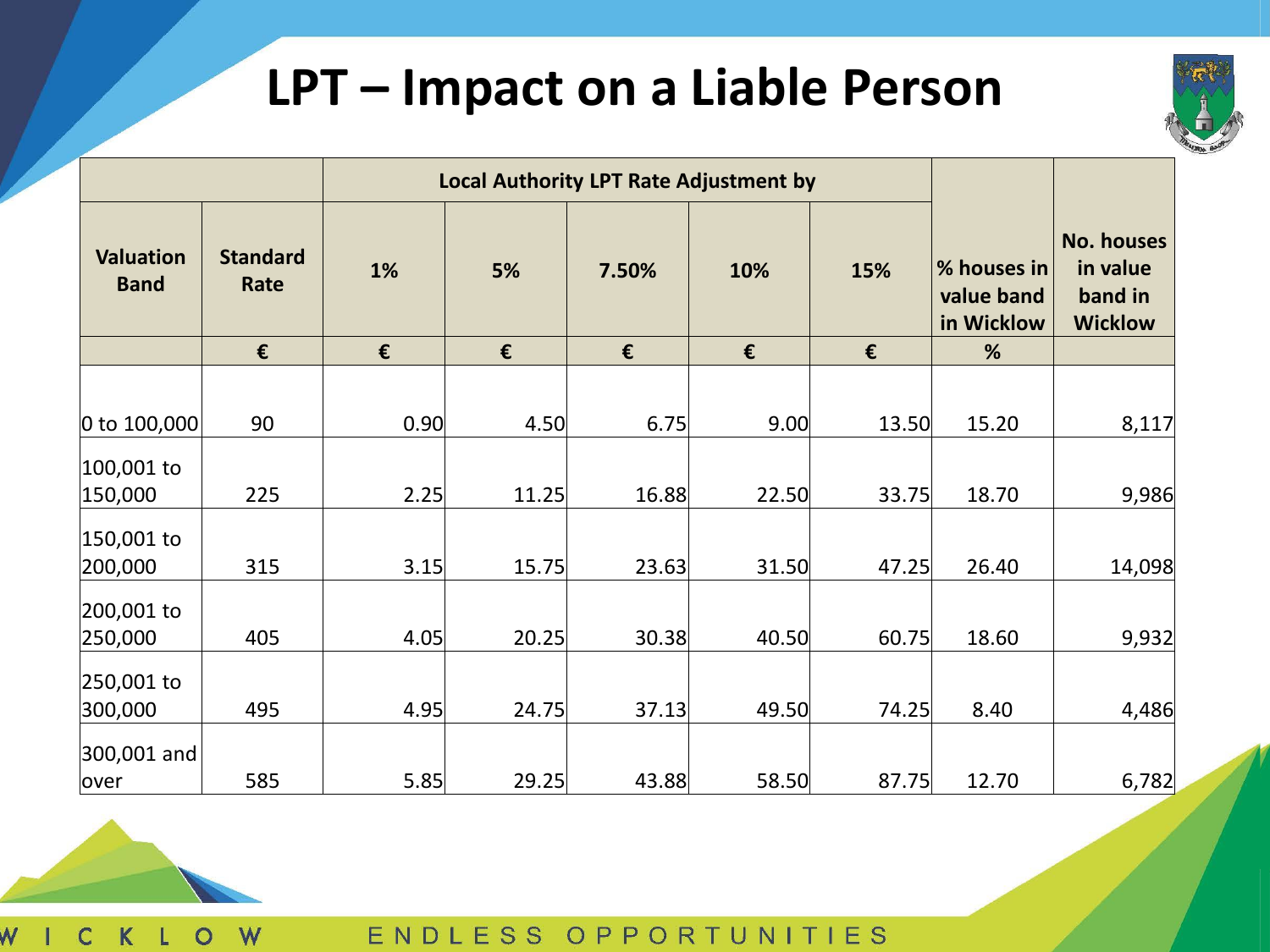# General Municipal Allocation



- $\triangleright$  Discretionary Funding that is made available to the Municipal District Members for allocation in the draft budgetary plan
- $\triangleright$  Dependant on level of total income available to WCC and the level of non discretionary costs that must first be met.
- ➢ Includes funding for Twinning, Festivals, Civic Receptions and Tidy Towns.
- $\triangleright$  MD members may consider changes to local charges applied in their district with any increases or decreases in those charges impacting on the overall level of funding available to that district.
- $\triangleright$  Additional Discretionary Funding for public realm works may be allocated to the MDs on Budget Day subject to available funding. Due to the reduction in LPT funding for 2021 no additional funding was provided this year.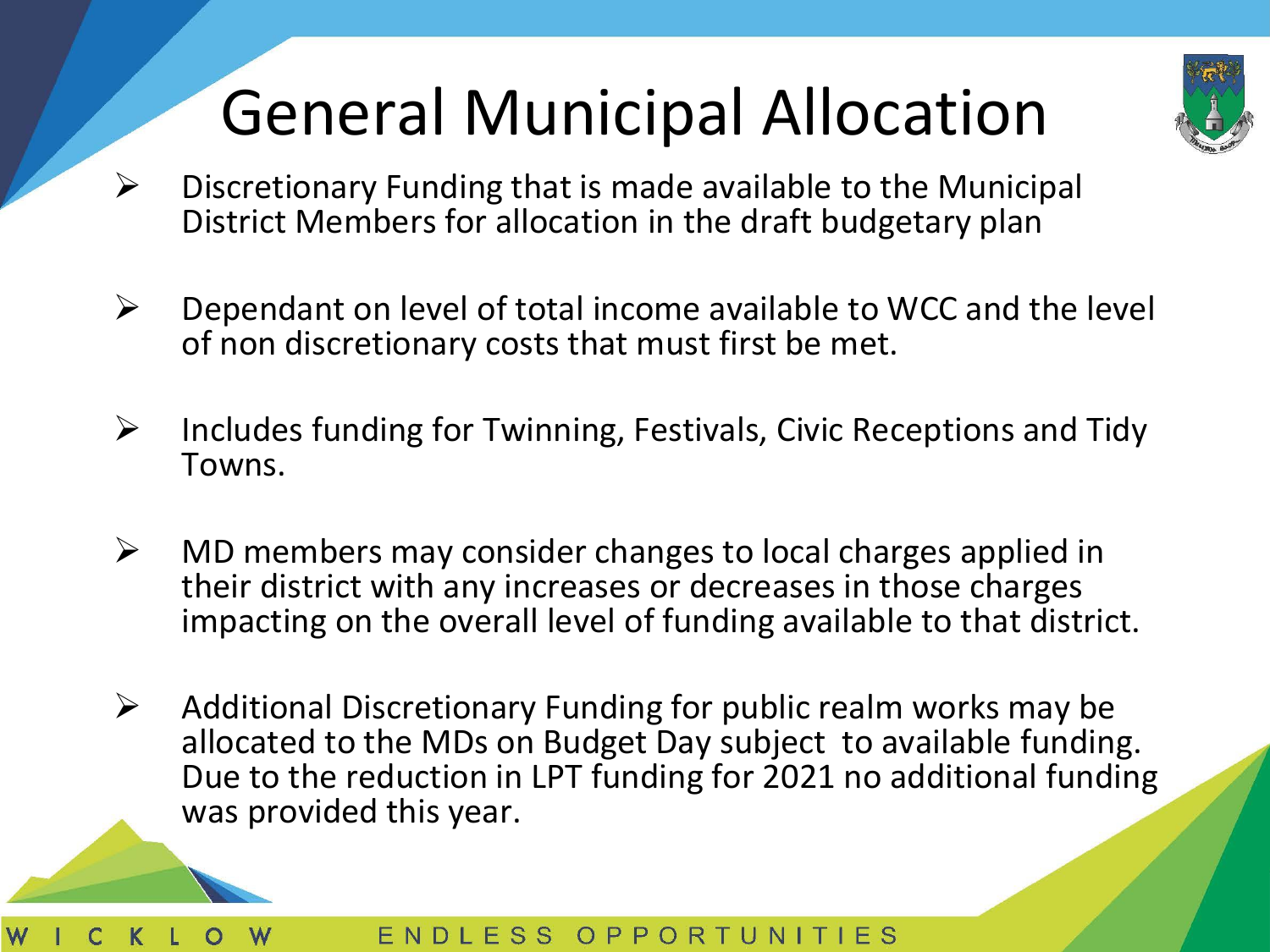#### General Municipal Allocations 2021



| <b>Description</b>                    | <b>Arklow</b> | <b>Baltinglass</b> | <b>Bray</b> | <b>Greystones</b> | <b>Wicklow</b> | <b>Total</b> |
|---------------------------------------|---------------|--------------------|-------------|-------------------|----------------|--------------|
|                                       |               |                    |             |                   |                |              |
| <b>Town Twinning</b>                  | $\mathbf 0$   | $\overline{0}$     | 0           | 0                 | 0              | $\mathbf 0$  |
|                                       |               |                    |             |                   |                |              |
| Economic Development<br>and Promotion | 28,000        | 7,000              | 9,500       | 10,000            | 13,000         | 67,500       |
|                                       |               |                    |             |                   |                |              |
| Christmas Festival                    | 20,000        | 10,000             | 20,000      | 10,000            | 20,000         | 80,000       |
|                                       |               |                    |             |                   |                |              |
| Festivals / Other                     | 5,000         | 4,000              | 32,000      | 10,000            | 5,000          | 56,000       |
|                                       |               |                    |             |                   |                |              |
| Civic Receptions                      | 1,000         | 1,000              | 1,000       | 1,000             | 1,000          | 5,000        |
|                                       |               |                    |             |                   |                |              |
| Total                                 | 54,000        | 22,000             | 62,500      | 31,000            | 39,000         | 208,500      |

W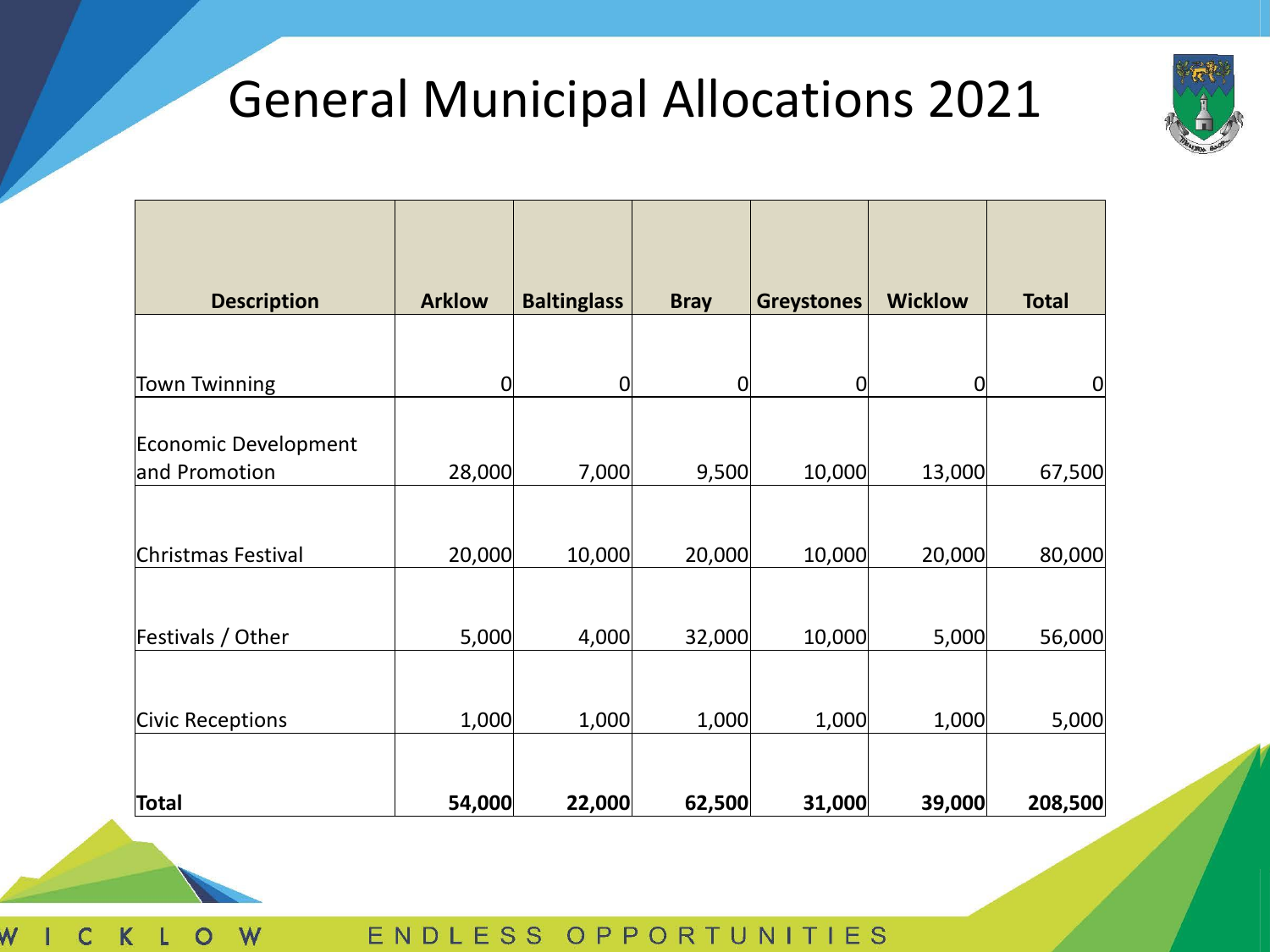#### **2021 Planned Revenue Budget Expenditure**



| <b>Division</b> | <b>Description</b>                       | €           | %              |
|-----------------|------------------------------------------|-------------|----------------|
| A               | Housing and Building                     | 32,017,070  | 27             |
| B               | Road Transportation and Safety           | 26,091,345  | 22             |
| C               | <b>Water Services</b>                    | 7,772,871   |                |
| D               | Development Management                   | 14,294,076  | 12             |
| E               | <b>Environmental Services</b>            | 14,059,369  | 12             |
| F               | <b>Recreation &amp; Amenity</b>          | 10,178,725  | 9              |
| G               | Agriculture, Education, Health & Welfare | 1,812,373   | $\overline{2}$ |
| H               | Miscellaneous Services                   | 12,354,736  | 10             |
|                 | <b>TOTAL EXPENDITURE</b>                 | 118,580,565 | <b>100</b>     |



W

ENDL ESS UNIT  $IES$  $OPP$ R. T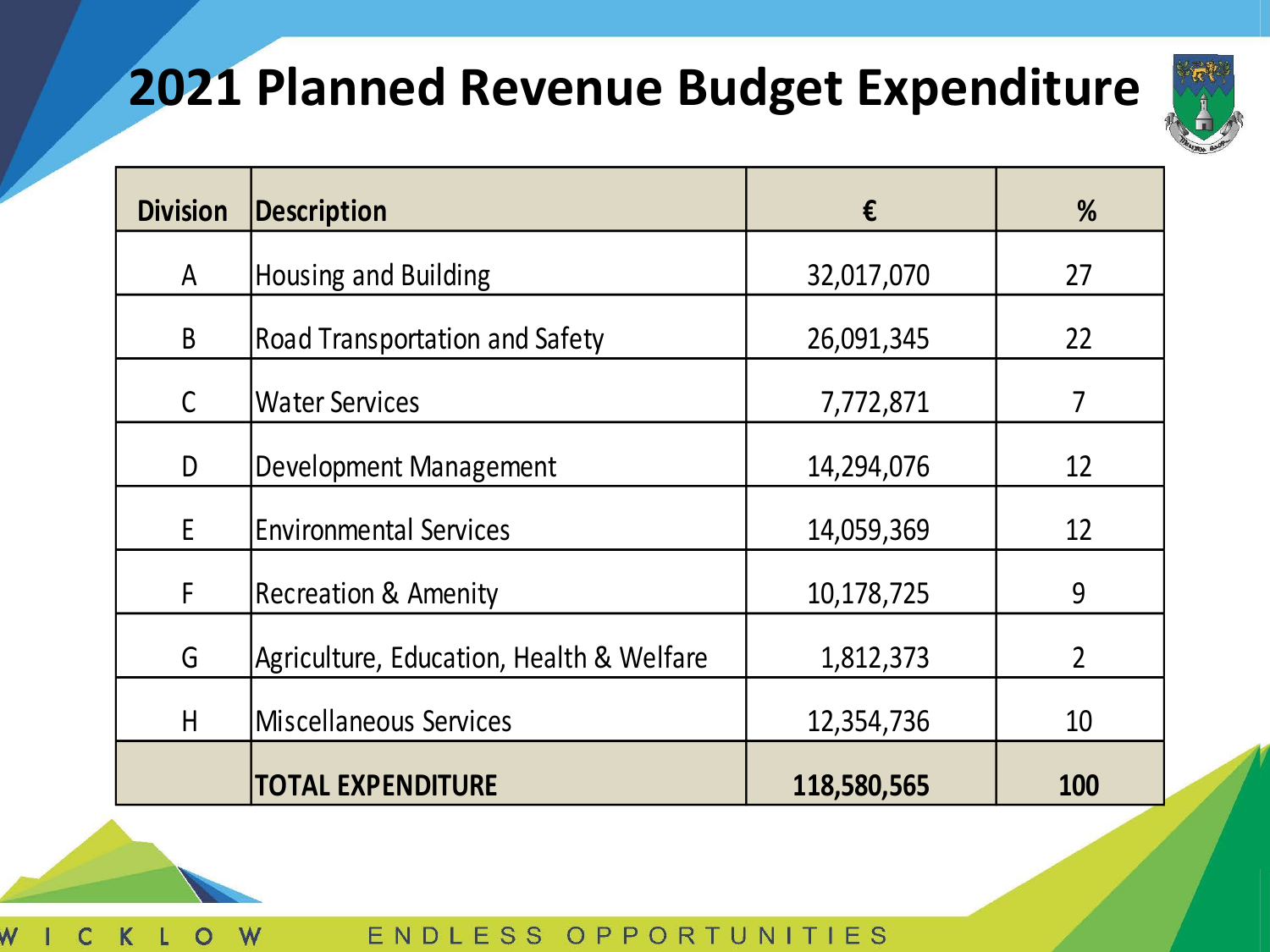#### **2021 Revenue Budget Income Sources**



| <b>Income Category</b>      | €           | $\frac{0}{0}$ |
|-----------------------------|-------------|---------------|
| Local Property Tax          | 12,006,898  | 10            |
| Commercial Rates            | 32,078,026  | 27            |
| <b>Good and Services</b>    | 36,703,103  | 31            |
| <b>Grants and Subsidies</b> | 37,942,538  | 32            |
| <b>Total Income</b>         | 118,730,565 | <b>100</b>    |



W

ENDLESS OPP RTUNITIES  $\Omega$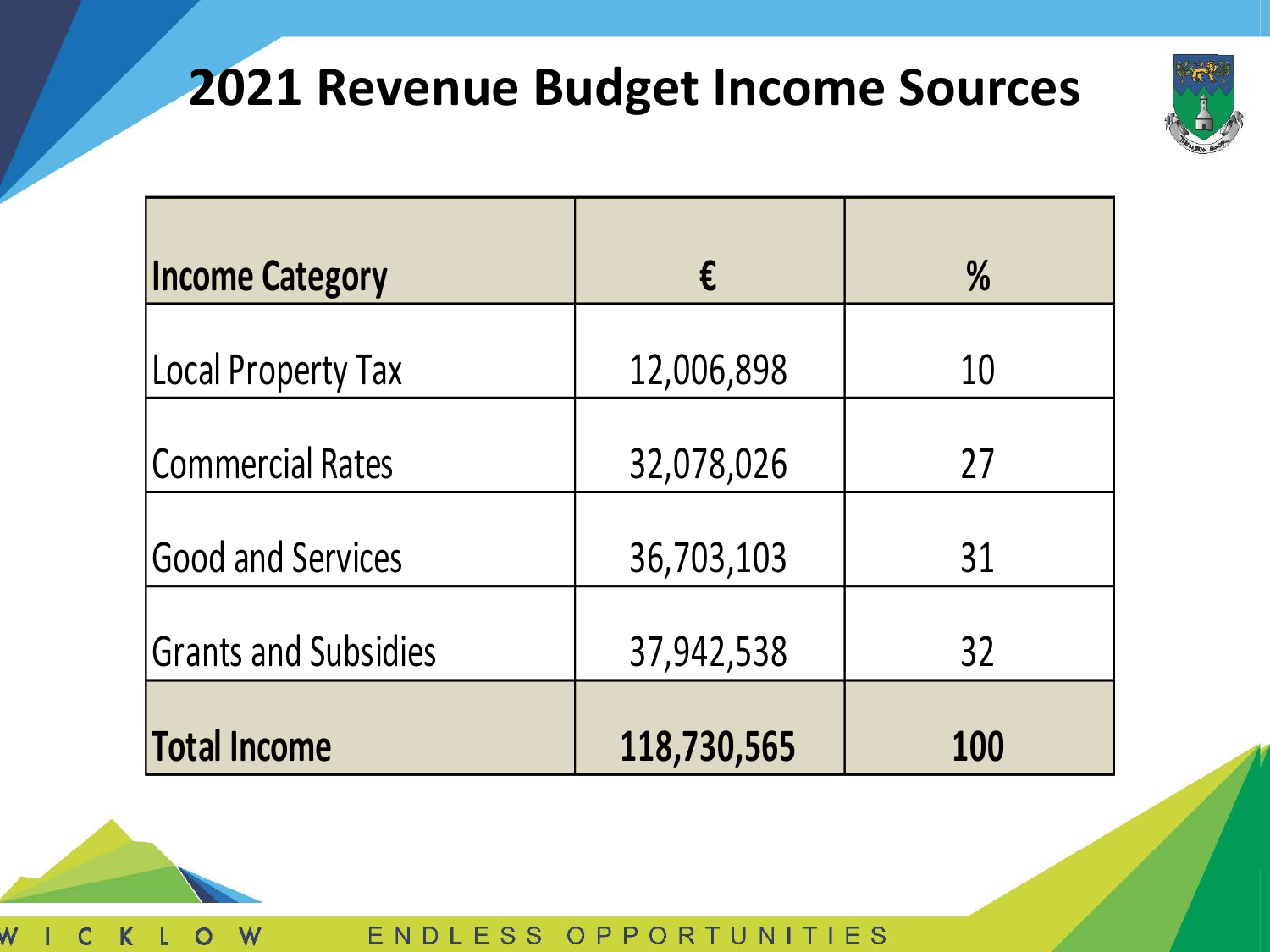### Non-Discretionary Costs



- **Payroll Costs: Salary/Wages/Pensions.**
- **Contra/Grant Funded Items:**

RAS/HAP, DPGs, Homeless Funding, Road Grants, SICAP, LEO, Sports Partnership, Irish Water.

**Other Non-Discretionary Costs:** 

Light & Heat, Insurance, Loan Interest, Capital Transfers, Statutory Contributions, Rates Write Offs.

■ 90% of Budget Expenditure

ESS OPPORTUN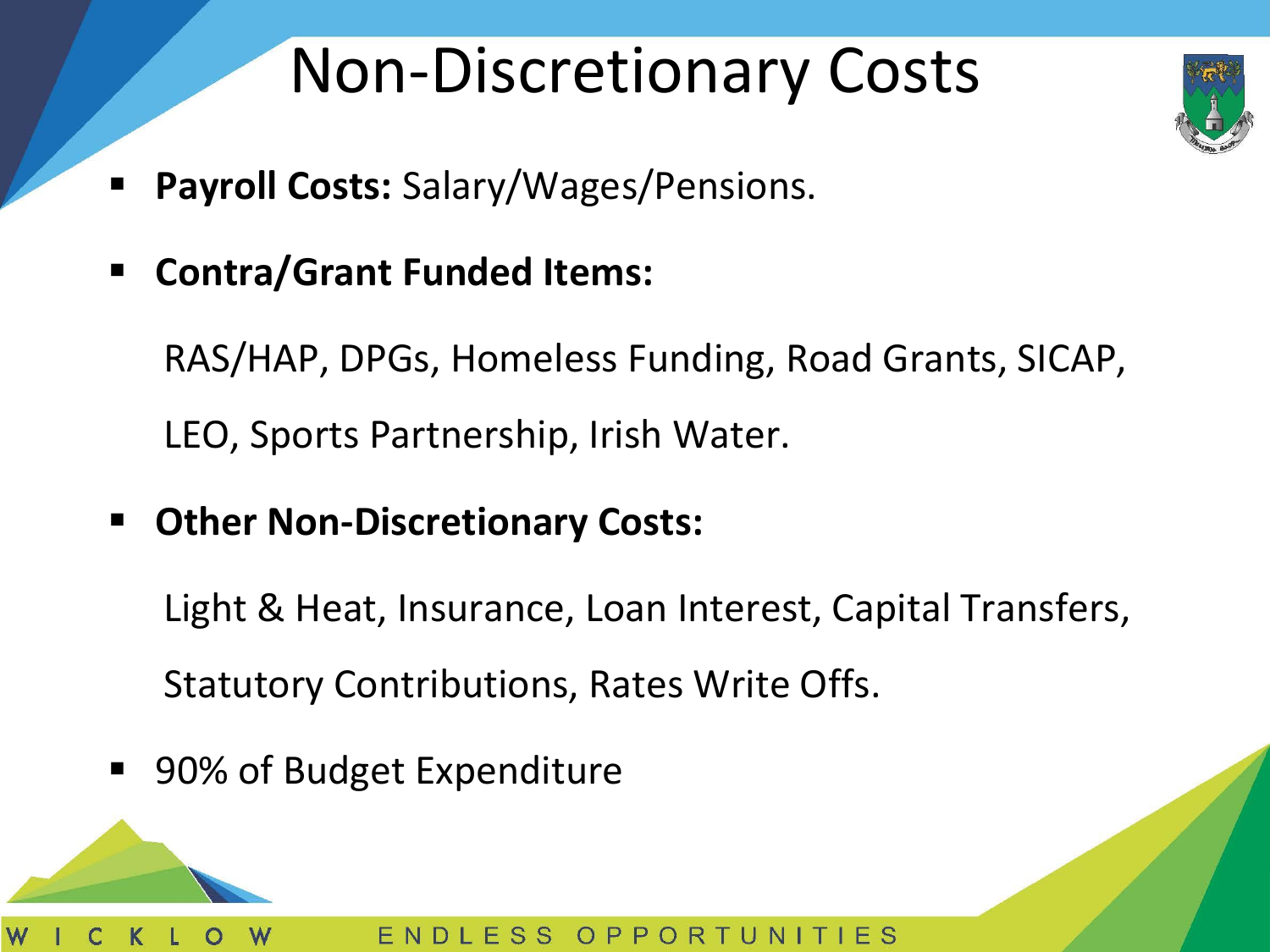### Discretionary Costs

- 10% of Budget
- Not contractually committed
- Local Roads Maintenance (own resources)
- **Public Lighting**
- Housing Repairs & Maintenance
- **Community Grants**
- **Environmental Initiatives**
- Arts and Festivals
- **Library Book Purchases**
- Economic supports
- **Matching funding for Capital Programmes**
- **Discretionary spend in Municipal Districts**



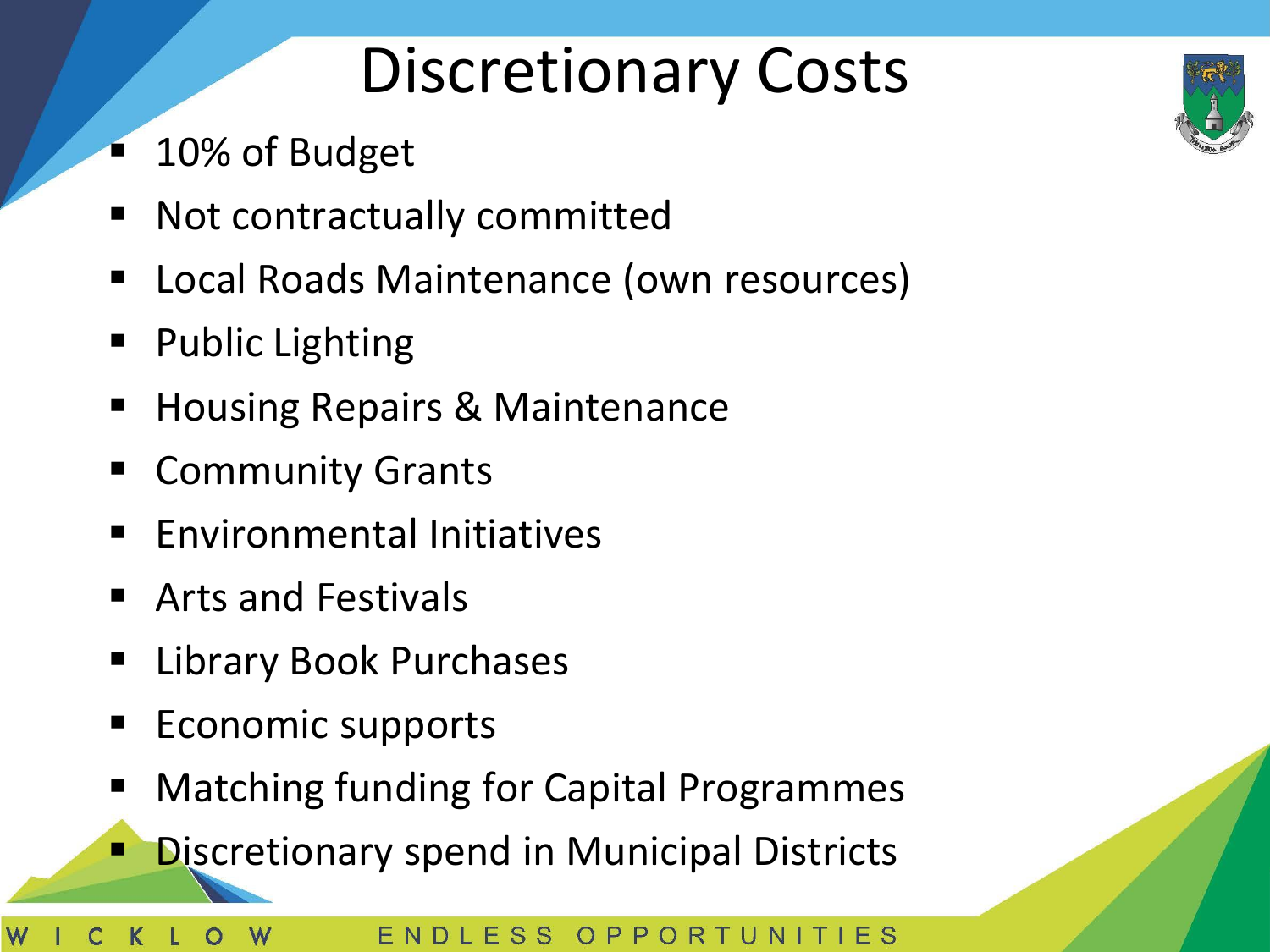# Commercial Rates

- 1. Property Valuations set by Valuation Office.
- 2. Annual Rate of Valuation (ARV) set by WCC
- 3. Customer Rates Bill is Property Valuation X ARV
- 4. Calculate Proposed Expenditure for year (A)
- 5. Calculate Income available for year (B)
- 6. Total Expenditure must equal Total Income
- 7. A B = Balance to be funded from Rates i.e. setting of ARV
- 8. ARV for 2021 is set at 0.217

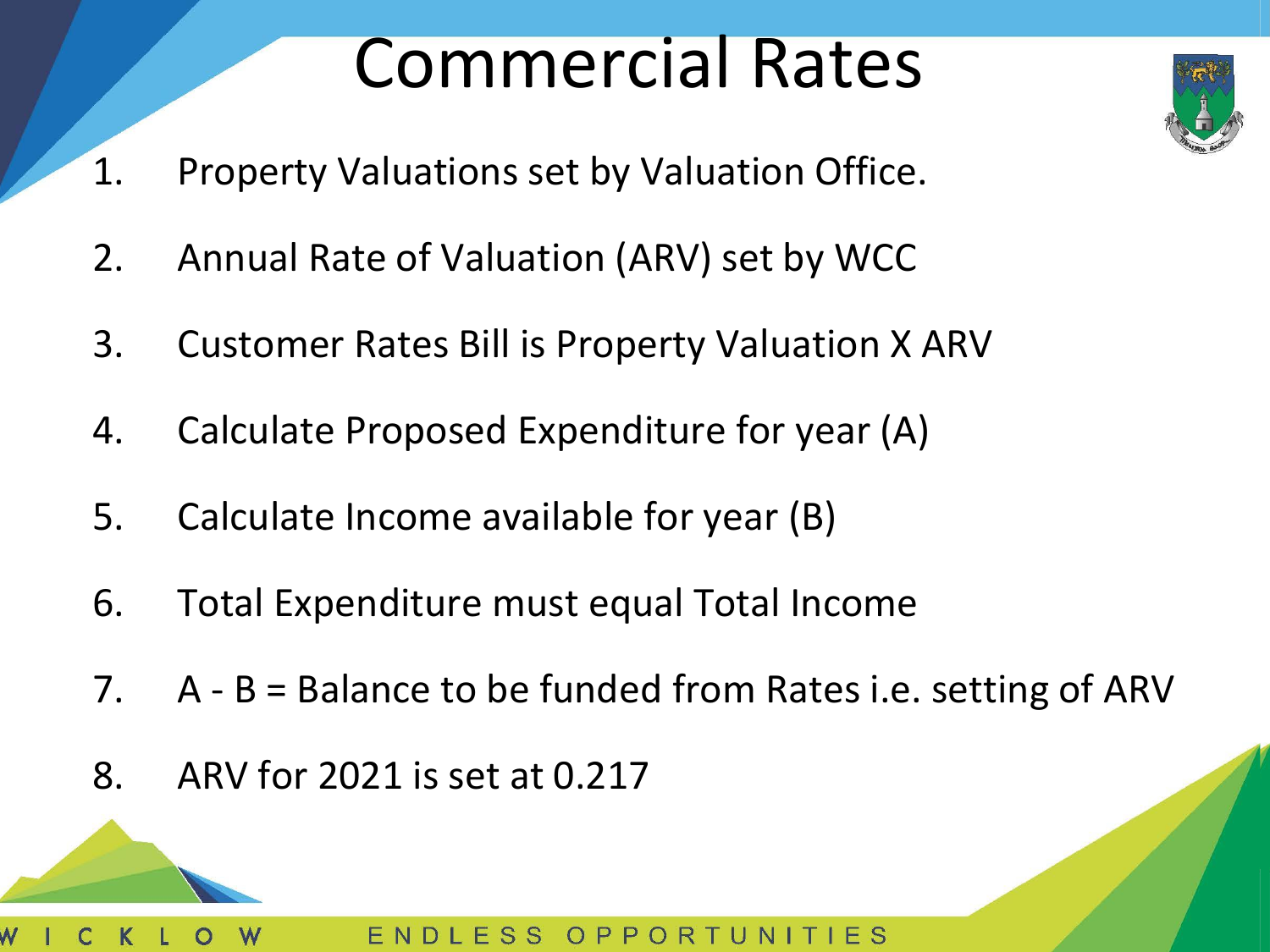

#### Commercial Rates

- $\triangleright$  Approx. 3,800 rated premises in Wicklow
- ➢ 90% of ratepayers in Wicklow have an annual rates bill of €10,000 or less.
- ➢ 9 month Rates Waiver Scheme introduced in 2020.
- $\geq$  3,516 properties received the waiver valued at €13.3m

➢ 6 Month Waiver Scheme in place in 2021

ESS OPPORT